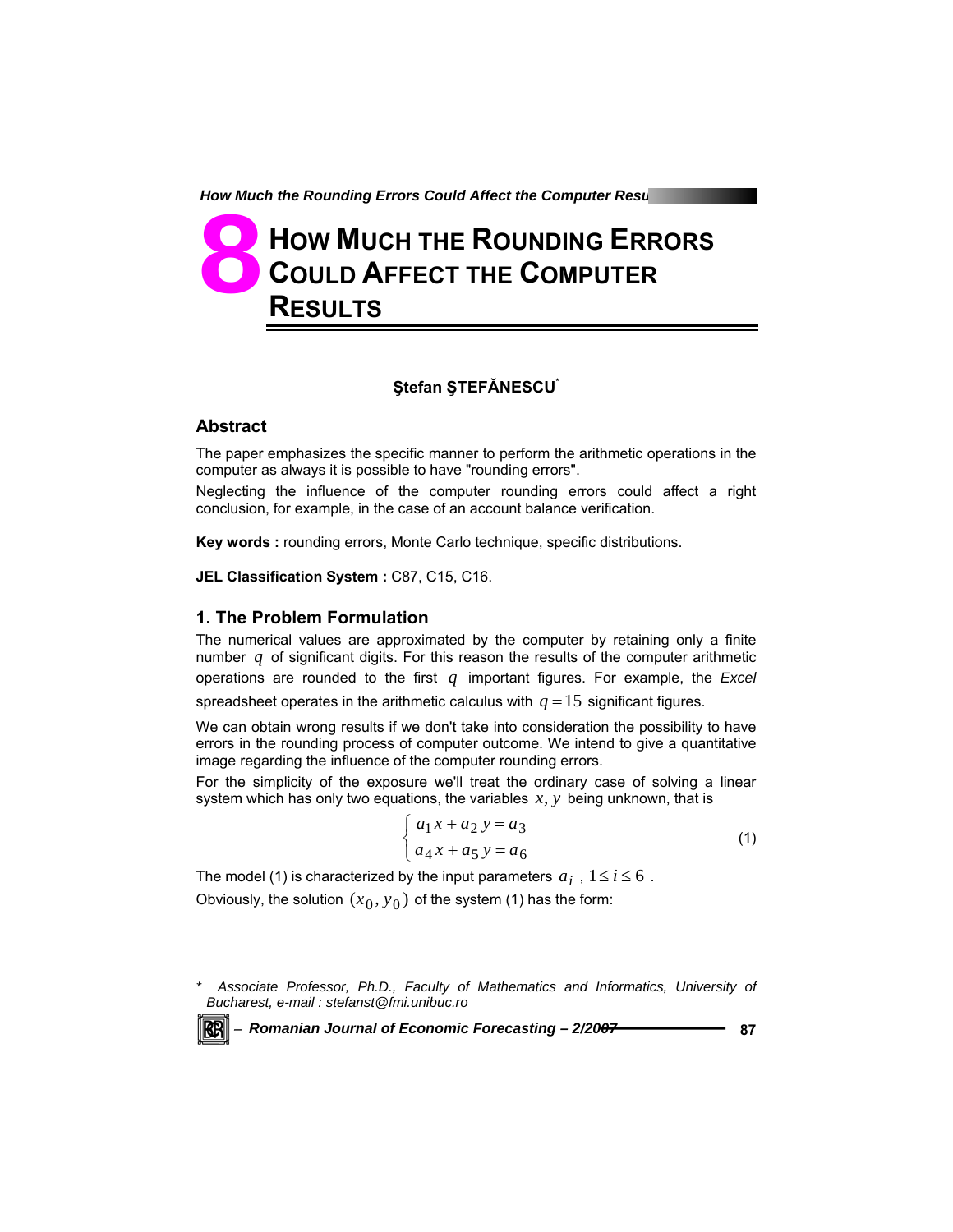*Institute of Economic Forecasting*

$$
x_0 = \frac{a_5 a_3 - a_2 a_6}{a_1 a_5 - a_2 a_4} \qquad y_0 = \frac{a_1 a_6 - a_4 a_3}{a_1 a_5 - a_2 a_4} \tag{2}
$$

The presence of computer rounding errors could induce an unexpected effect, that is the "solution"  $(x_0, y_0)$  obtained with formulas (2) don't necessary verify both equations (1).

We'll define the indicator *W* to determine the frequency of this "surprising" non concordance aspect . More precisely, the variable *W* takes the values 0 , 1 or 2 when, respectively, the quantities  $x_0, y_0$  satisfy the both equations (1), verify only one of the relations (1), or none of the equalities (1) are fulfilled.

In the following we'll estimate the probability that the situations  $W = k$ ,  $k \in (0,1,2)$ appear.

## **2. The Distribution of Input Data**

We intend to determine the frequencies of the events  $W = k$ ,  $k \in \{0, 1, 2\}$ , when *n* systems of the type (1) were taken into consideration, the values of the input parameters  $a_i$ ,  $1 \le i \le 6$ , being chosen randomly.

So, we'll suppose that the quantities  $a_i$  are observations of the random variables (r.v.)  $A_i$ ,  $1 \le i \le 6$ , the random vector  $(A_1, A_2, A_3, A_4, A_5, A_6)$  having a known cumulative distribution function ( c.d.f. )  $F_A(a_1, a_2, a_3, a_4, a_5, a_6)$ .

Below the random variables  $A_i$  will have a power type distribution Pow( $\lambda$ ) or also a standard normal distribution Nor $(0,1)$ .

**Definition 1.** The r.v. Z has a power distribution Pow( $\lambda$ ),  $Z \sim \text{Pow}(\lambda)$ ,  $\lambda > 0$ , if its probability density function ( p.d.f. )  $f_1(z; \lambda)$  is given by the expression:

$$
f_1(z; \lambda) = \lambda z^{\lambda - 1}, \ \ 0 \le z \le 1 \tag{3}
$$

The graphic **G1** presents the variation in the p.d.f.  $f_1(z; \lambda)$ ,  $0 \le z \le 1$ , for different values of the shape power distribution parameter  $\lambda \geq 1$  (  $\lambda \geq 1$  ).

**Graphic G1** 

# **The p.d.f.**  $F_1(z; \lambda)$



88 **<del>Ferrican Bomanian</del>** Journal of Economic Forecasting – 2/2007 –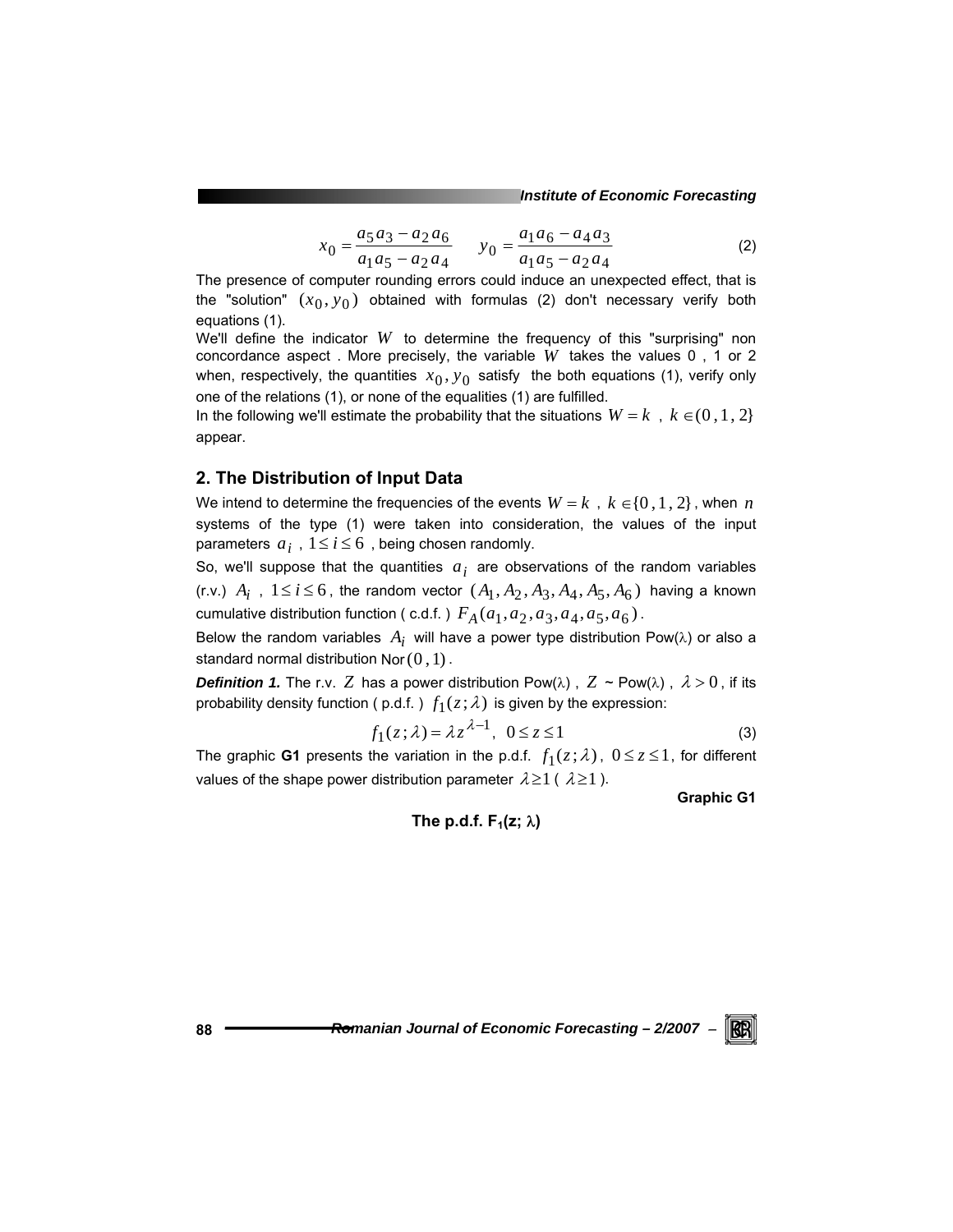

*Remark 1.* Interpreting the graphic **G1** we deduce that the r. v.  $Z \sim \text{Pow}(\lambda)$  with  $\lambda > 1$  generates more frequently relative higher *z* random values.

In general we'll consider that the random variables  $A_i$ ,  $1 \le i \le 6$ , are identically distributed and independent too. But we'll also treat the situation when two arbitrary input random variables,  $A_i$  and  $A_j$ , are correlated, that is  $Cor(A_i, A_j) = \rho$  with  $-1 \leq \rho \leq 1$ .

*Definition 2.* We designate by  $(Z, V) \sim \text{Nor2}(\rho)$  if the random vector  $(Z, V)$  has a bivariate normal distribution with  $Z \sim \text{Nor}(0,1)$ ,  $V \sim \text{Nor}(0,1)$  and  $\text{Cor}(Z, V) = \rho$ ,  $-1 \leq \rho \leq 1$ .

In the subsequent we'll estimate the probabilities  $Pr(W = k)$ ,  $k \in \{0, 1, 2\}$ , considering the following variants :

*Example 1.* The input random variables  $A_i$ ,  $1 \le i \le 6$ , of model (1) are independent and identically distributed with  $A_i \sim \text{Pow}(\lambda)$ ,  $\lambda > 0$ .

*Example 2.* The random vectors  $(A_1, A_4)$ ,  $(A_2, A_5)$ ,  $(A_3, A_6)$  are independent and in addition  $(A_1, A_4) \sim \text{Nor2}(\rho)$ ,  $(A_2, A_5) \sim \text{Nor2}(\rho)$ ,  $-1 \leq \rho \leq 1$ ,  $(A_3, A_6) \sim$ Nor2(0).

If  $\rho = 0$  than all the random variables  $A_i$ ,  $1 \le i \le 6$ , are independent and have a standard normal distribution Nor $(0,1)$ .

#### **3. A Monte Carlo Simulation**

The difficulty of the theoretical evaluation of the probabilities  $Pr(W = k)$ ,  $k \in \{0, 1, 2\}$ , arises from the relative complexity of the formulas (2) and also from the sophisticated form of the multivariate distribution  $F_A(a_1, a_2, ..., a_6)$  which

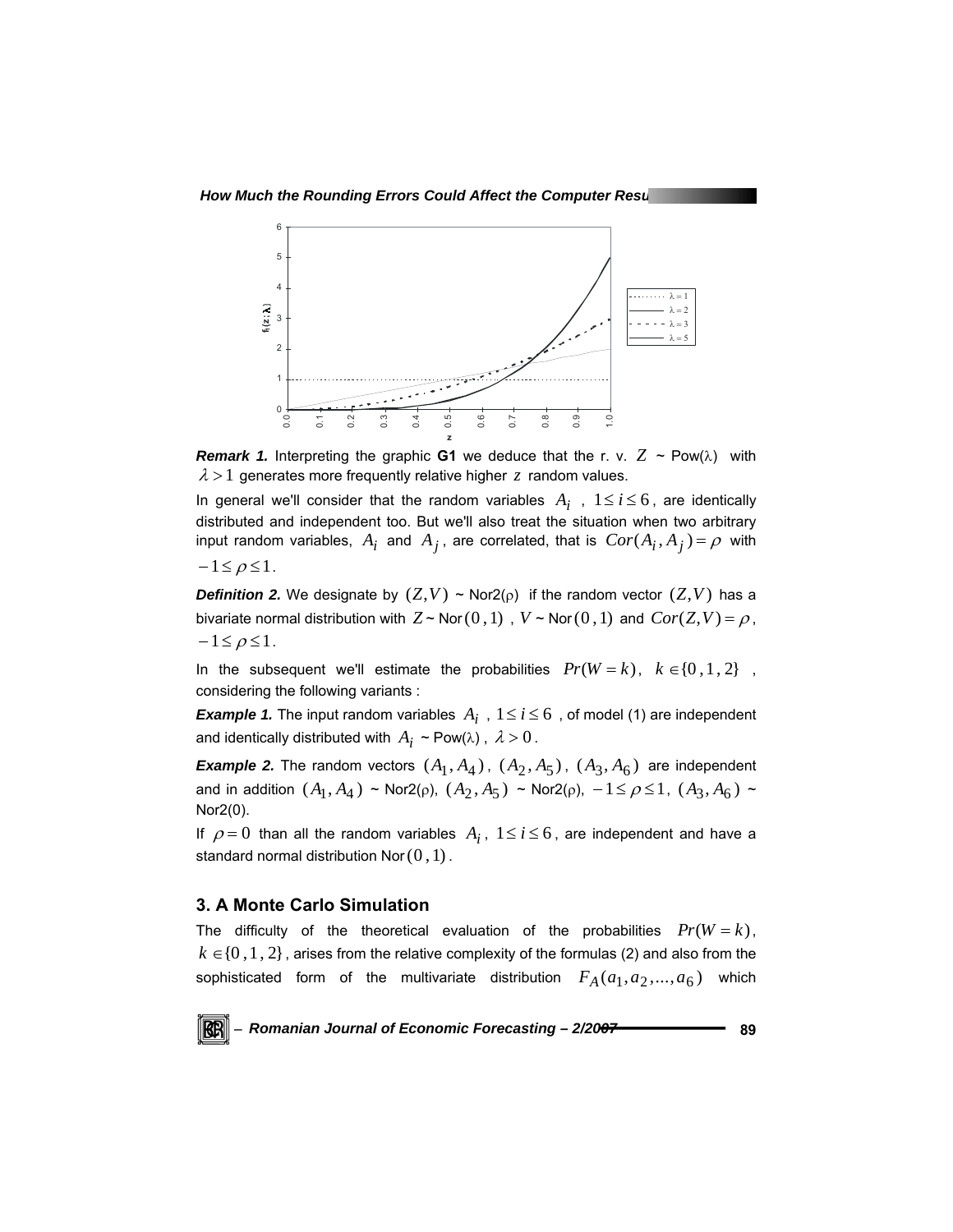characterizes the random vector  $(A_1, A_2, ..., A_6)$ . Moreover, we'll impose a fixed number *m* of decimal figures for the input parameters  $a_i$  of the model (1).

For this reason we'll avoid a theoretical approach, preferring the computer Monte Carlo simulations. The stochastic simulation algorithm *ASim* determines the frequencies  $S_k$  to create the situations  $W = k$ ,  $k \in \{0, 1, 2\}$ , when *n* linear systems of type (1) are solved.

*Algorithm ASim* (computes the frequencies  $S_k$  for appearing of the events  $W = k$ ). *Step 0.* Inputs : The number  $n$  of the type (1) systems used in the evaluation process.

C.d.f.  $F_A(a_1, a_2, ..., a_6)$  for the random vector  $(A_1, A_2, ..., A_6)$ .

The number *m* of the decimal places imposed for the parameters  $a_i$ ,  $1 \le i \le 6$ :

*Step 1.*  $t = 0$  (*t* counts the number of systems (1) which are solved)

$$
S_0 = 0
$$
  $S_1 = 0$   $S_2 = 0$ 

*Step 2.*  $t = t + 1$ 

If  $t > n$  then Print  $S_0, S_1, S_2$ . STOP

*Step 3.* Generate a random vector  $(a_1, a_2, ..., a_6)$  having the c.d.f.  $F_A(a_1, a_2, \ldots, a_6)$ 

Step 4. Determine the approximations  $a_i^*$  (with  $m$  decimal places) for  $a_i$  values,  $1 \leq i \leq 6$ 

Step 5. 
$$
x_0 = \frac{a_5^* a_3^* - a_2^* a_6^*}{a_1^* a_5^* - a_2^* a_4^*}
$$
  $y_0 = \frac{a_1^* a_6^* - a_4^* a_3^*}{a_1^* a_5^* - a_2^* a_4^*}$   
\nStep 6.  $W = 0$   
\nIf  $a_1^* x + a_2^* y = a_3^*$  then  $W = W + 1$   
\nIf  $a_4^* x + a_5^* y = a_6^*$  then  $W = W + 1$   
\nStep 7. If  $W = 0$  then  $S_0 = S_0 + 1$   
\nIf  $W = 1$  then  $S_1 = S_1 + 1$   
\nIf  $W = 2$  then  $S_2 = S_2 + 1$   
\nGo to Step 2.

*Remark 2.* The simulation algorithm *ASim* was implemented in *Excel* spreadsheet. To obtain observations from a uniform  $[0,1]$  distributed r.v.  $U$ ,  $U \sim$  Uni $([0,1])$ , we run the *Excel* procedure *Rand*. The generation of the random values  $Z$ ,  $Z \sim$ Uni( $[0, 1]$ ), is based on the inverse method ( Gentle [3], p. 42-43 ).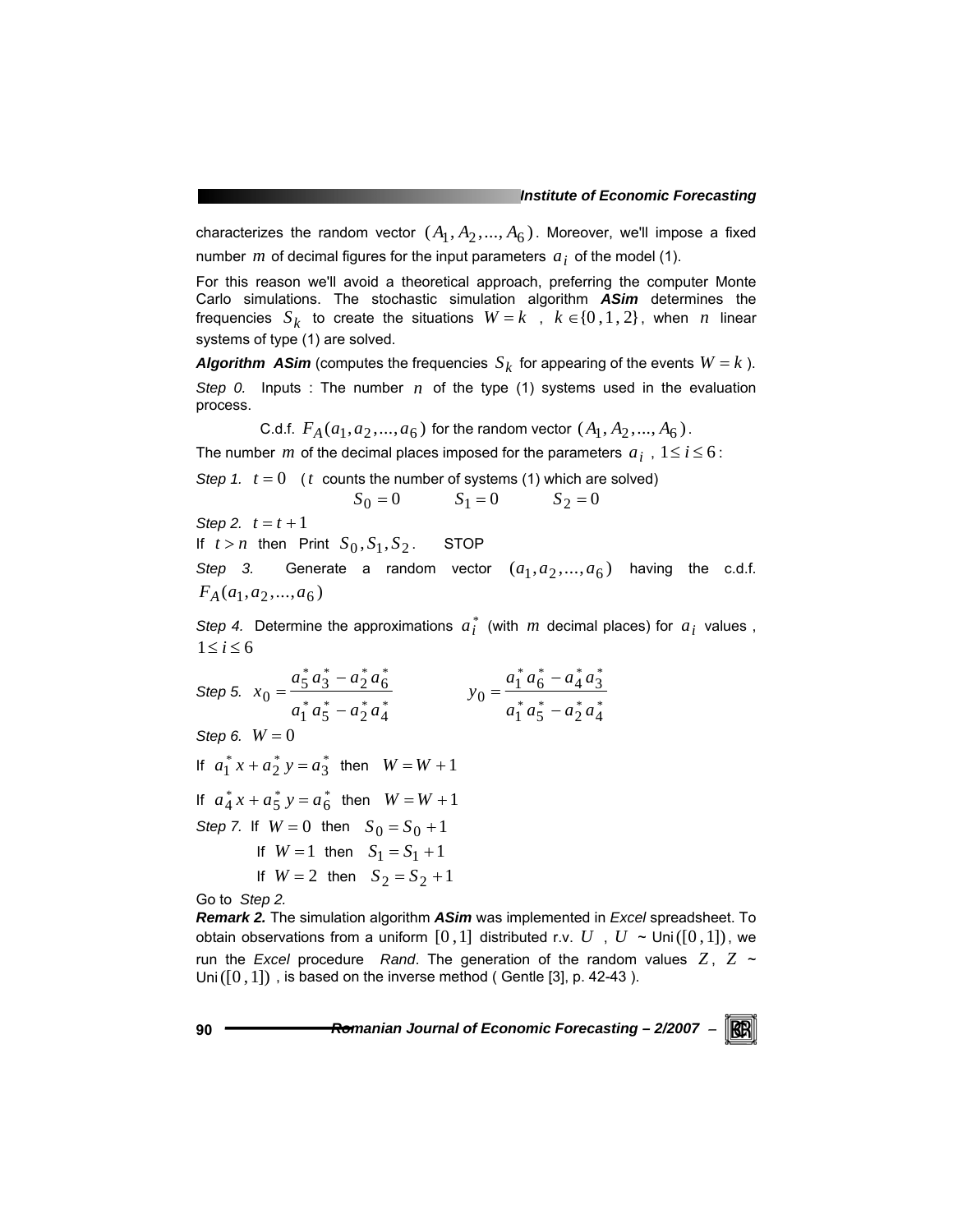#### **How Much the Rounding Errors Could Affect the Computer Results**

Applying the following proposition we reduce the generation of the random values *Z* ,  $Z \sim \text{Pow}(\lambda)$ ,  $\lambda > 0$ , by producing observations from  $U \sim \text{Uni}([0,1])$ .

*Proposition 1.* If the r.v. *U* has a uniform  $[0,1]$  distribution and  $Z = U^{1/\lambda}$ ,  $\lambda > 0$ , then  $Z \sim \text{Pow}(\lambda)$ .

*Proof.* We'll compute the c.d.f.  $F_1(z; \lambda)$  of the r.v.  $Z = U^{1/\lambda}$  for an arbitrary  $0 \le z \le 1$ . So,

$$
F_1(z) = Pr(Z \le z) = Pr(U^{1/\lambda} \le z) = Pr(U \le z^{\lambda}) = z^{\lambda}
$$

Therefore the p.d.f.  $f_1(z; \lambda)$  of the r.v.  $Z$  is given by the expression

$$
f_1(z;\lambda) = \frac{\partial F_1(z;\lambda)}{\partial z} = \lambda z^{\lambda - 1}
$$

that is  $Z \sim \text{Pow}(\lambda)$ .

The generation of the random vector  $(Z, V)$ ,  $(Z, V)$  ~ Nor2( $\rho$ ),  $-1 \leq \rho \leq 1$ , is based on the following result :

*Proposition 2.* Let  $F_0(z)$ ,  $x \in R$ , be the c.d.f. of the r.v.  $Z$ ,  $Z \sim \text{Nor}(0,1)$  (Laplace function). If  $-1 \leq \rho \leq 1$ ,  $U_1, U_2$  are independent random variables having a uniform  $[0, 1]$  distribution and

$$
Z = F_0^{-1}(U_1)
$$
  

$$
V = \rho Z + \sqrt{1 - \rho^2} F_0^{-1}(U_2)
$$
 (4)

then  $(Z, V) \sim \text{Nor2}(\rho)$ .

*Proof.* Obviously, the r.v.-s  $Z = F_0^{-1}(U_1)$  and  $F_0^{-1}(U_2)$  are independent and identically Nor $(0,1)$  distributed ( Gentle [3], p.42-43, the inverse method ). In this conditions the r.v. *V* defined by formula (4) is Nor $(0,1)$  distributed (Papoulis [6]) and, in addition, the random vector  $(Z, V)$  has a bivariate normal distribution (Papoulis [6], p.162-164 ; Gentle [3], p.105-109). More,

$$
Cor(Z,V) = \frac{Cov(Z,V)}{\sqrt{Var(Z)}\sqrt{Var(V)}} = \frac{Cov(Z,\rho Z + \sqrt{1-\rho^2}F_0^{-1}(U_2))}{\sqrt{\rho^2 Var(Z) + (1-\rho^2)Var(F_0^{-1}(U_2))}}
$$

$$
= \frac{\rho Cov(Z,Z) + \sqrt{1-\rho^2} Cov(Z,F_0^{-1}(U_2))}{\sqrt{\rho^2 + (1-\rho^2)}} = \rho Var(Z) = \rho
$$

KBI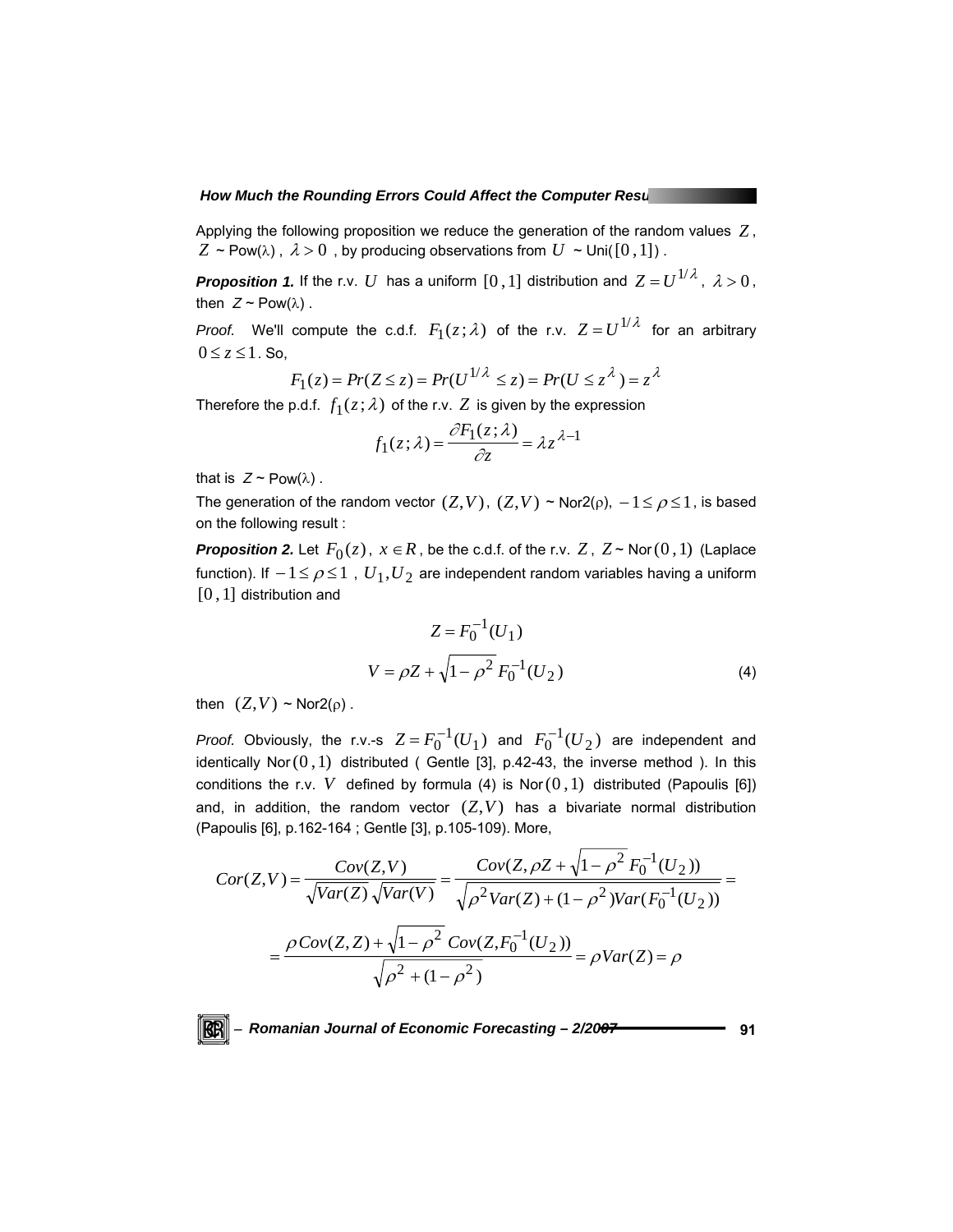which prove that  $(Z, V) \sim \text{Nor2}(\rho)$ .

To increase the accuracy of Monte Carlo estimations, the algorithm *ASim* will be run successively many times.

*Tables 1a, 1b, 1c* present the resulted frequencies  $S_k$  that the events  $W = k$ ,  $k \in \{0, 1, 2\}$  appear, where  $S_0 + S_1 + S_2 = n = 1000$ . The input parameters  $a_i$  of *ASim* simulation procedure respects one of the restrictions mentioned in *Examples 1*  or *2*. Constantly, the simulation algorithm *ASim* was applied 10 times, the index *s* designating the current simulation execution,  $1 \leq s \leq 10$ .

The estimation of the probabilities  $Pr(W = k)$ ,  $k \in \{0, 1, 2\}$ , taking into consideration the average results of all 10 simulations, are given in *Tables 2a, 2b, 2c.* In fact *Tables 2a, 2b, 2c* convert in percent the mean of the same frequency  $S_k$  for all simulation values listed in the similar *Tables 2a, 2b,* respectively *2c*.

**Table 1a** 

**The frequency of the event**  $W = k$ ,  $k \in \{0, 1, 2\}$ , at the simulation *s* 

| λ              | W | $s = 1$ | $s = 2$ | $s = 3$ | $s = 4$ | $s = 5$ | $s = 6$ | $s=7$          | $s = 8$ | $s = 9$ | $s = 10$        |
|----------------|---|---------|---------|---------|---------|---------|---------|----------------|---------|---------|-----------------|
|                | 0 | 576     | 563     | 563     | 591     | 589     | 598     | 629            | 549     | 549     | 582             |
| 1/5            |   | 419     | 424     | 426     | 398     | 403     | 391     | 369            | 441     | 438     | 408             |
|                | 2 | 5       | 13      | 11      | 11      | 8       | 11      | $\overline{2}$ | 10      | 13      | 10              |
|                | 0 | 619     | 588     | 622     | 647     | 610     | 614     | 613            | 640     | 647     | 628             |
| 1/4            |   | 368     | 403     | 362     | 337     | 384     | 374     | 377            | 349     | 344     | 359             |
|                | 2 | 13      | 9       | 16      | 16      | 6       | 12      | 10             | 11      | 9       | 13              |
|                | 0 | 678     | 692     | 651     | 652     | 672     | 689     | 669            | 679     | 682     | 677             |
| 1/3            | 1 | 307     | 293     | 329     | 331     | 305     | 290     | 319            | 309     | 308     | 307             |
|                | 2 | 15      | 15      | 20      | 17      | 23      | 21      | 12             | 12      | 10      | 16              |
|                | 0 | 761     | 750     | 720     | 759     | 791     | 758     | 760            | 776     | 734     | 743             |
| 1/2            | 1 | 213     | 217     | 254     | 212     | 181     | 213     | 218            | 202     | 249     | 233             |
|                | 2 | 26      | 33      | 26      | 29      | 28      | 29      | 22             | 22      | 17      | 24              |
|                | 0 | 863     | 838     | 821     | 848     | 843     | 853     | 840            | 856     | 826     | 843             |
| 1              |   | 94      | 106     | 125     | 104     | 88      | 102     | 105            | 103     | 114     | 102             |
|                | 2 | 43      | 56      | 54      | 48      | 69      | 45      | 55             | 41      | 60      | $\overline{55}$ |
|                | 0 | 806     | 821     | 812     | 811     | 814     | 826     | 826            | 810     | 809     | 810             |
| $\overline{2}$ |   | 64      | 73      | 81      | 75      | 80      | 66      | 73             | 63      | 74      | 75              |
|                | 2 | 130     | 106     | 107     | 114     | 106     | 108     | 101            | 127     | 117     | 115             |
|                | 0 | 746     | 735     | 742     | 751     | 741     | 761     | 742            | 739     | 753     | 764             |
| 3              | 1 | 60      | 68      | 71      | 68      | 84      | 67      | 73             | 76      | 66      | 74              |
|                | 2 | 194     | 197     | 187     | 181     | 175     | 172     | 185            | 185     | 181     | 162             |
|                | 0 | 690     | 677     | 698     | 671     | 665     | 676     | 711            | 696     | 653     | 699             |
| 4              | 1 | 74      | 65      | 84      | 76      | 78      | 78      | 60             | 71      | 87      | 68              |

$$
-[\mathbf{F}]
$$

**92 ──────────Romanian Journal of Economic Forecasting – 2/2007**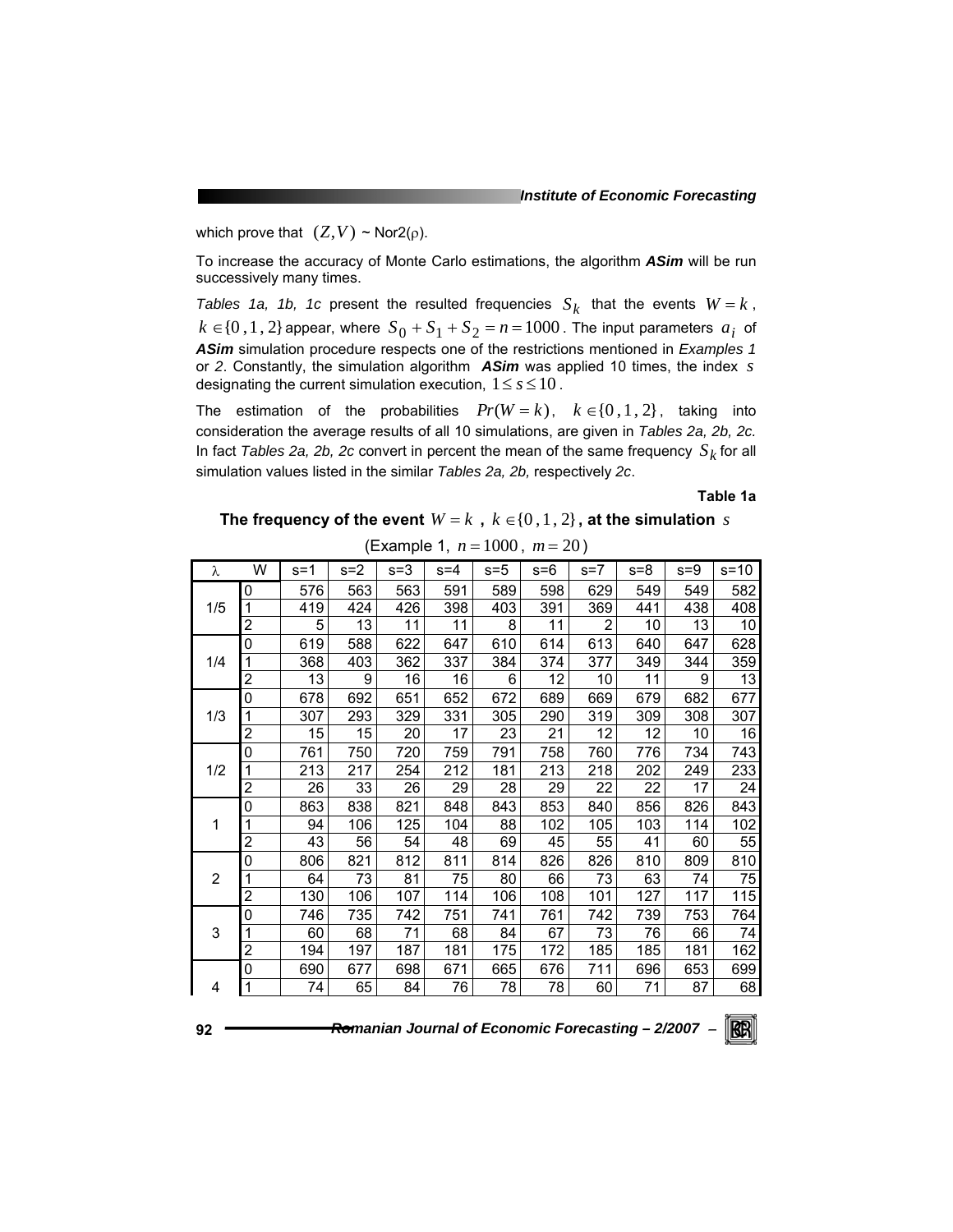**How Much the Rounding Errors Could Affect the Computer Results** 

|   | 236      | 258 | 218 | 253 | 257 | 246 | 229 | 233 | 260  | 233   |
|---|----------|-----|-----|-----|-----|-----|-----|-----|------|-------|
| ັ | 654      | 615 | 611 | 653 | 642 | 630 | 636 | 625 | 647  | 644 l |
|   | 70<br>ึ∪ | 78  | 79  | 82  | ララ  | 74  | 70  | 60  | 76   | 87    |
|   | 276      | 307 | 310 | 265 | 281 | 299 | 294 | 315 | 21 I | 269   |

Analyzing the values from the mentioned tables we conclude :

• The frequencies  $S_0$ ,  $S_1$ ,  $S_2$  for the events  $W=0$ ,  $W=1$ ,  $W=2$  are very distinct and depend on the specific form of the c.d.f.  $F_A(a_1, a_2, ..., a_6)$  which characterizes the parameters  $a_i$  of the model (1) (*Tables 1a, 2a, 1b, 2b*).

Moreover, we also remark important variations of the frequency  $S_0$  when we change the distribution of the random variables  $A_i$ ,  $1 \le i \le 6$ , but preserving the independence of these variables (*Tables 1a, 1b*; Tables 2a, 2b - case  $\rho = 0$ ).

**Table 1b** 

**The estimation of**  $Pr(W = k)$ ,  $k \in \{0, 1, 2\}$ , from 10 simulations

 **(Example 1,** *n* = 1000 **,** *m* = 20 **)**

| W | $\lambda = 1/5$                                                                    | $\lambda=1/4$ $\lambda=1/3$ | $\lambda = 1/2$                                                                | $\lambda = 1$ | $\lambda = 2$ | $\lambda = 3$ | $\lambda = 4$ | $\lambda = 5$ |
|---|------------------------------------------------------------------------------------|-----------------------------|--------------------------------------------------------------------------------|---------------|---------------|---------------|---------------|---------------|
|   |                                                                                    |                             | 0.5789   0.6228   0.6741   0.7552   0.8431   0.8145   0.7474   0.6836   0.6357 |               |               |               |               |               |
|   | $(0.4117)$ 0.3657 0.3098 0.2192 0.1043 0.0724 0.0707 0.0741 0.0750                 |                             |                                                                                |               |               |               |               |               |
|   | $(0.0094   0.0115   0.0161   0.0256   0.0526   0.1131   0.1819   0.2423   0.2893)$ |                             |                                                                                |               |               |               |               |               |

**Table 2a** 

**The frequency of the event**  $W = k$ ,  $k \in \{0, 1, 2\}$ , at the simulation *s* 

| ρ    | W        | $s = 1$ | $s = 2$ | $s = 3$ | $s = 4$ | $s = 5$ | $s = 6$ | $s=7$ | $s = 8$ | $s = 9$ | $s = 10$ |
|------|----------|---------|---------|---------|---------|---------|---------|-------|---------|---------|----------|
|      | 0        | 801     | 822     | 804     | 810     | 817     | 821     | 814   | 814     | 836     | 808      |
| 0.0  | 1        | 180     | 163     | 177     | 174     | 163     | 163     | 167   | 176     | 151     | 177      |
|      | 2        | 19      | 15      | 19      | 16      | 20      | 16      | 19    | 10      | 13      | 15       |
|      | 0        | 790     | 809     | 785     | 787     | 810     | 820     | 814   | 813     | 817     | 788      |
| 0.4  | 1        | 183     | 169     | 193     | 194     | 163     | 156     | 173   | 172     | 168     | 196      |
|      | 2        | 27      | 22      | 22      | 19      | 27      | 24      | 13    | 15      | 15      | 16       |
|      | 0        | 769     | 737     | 750     | 731     | 768     | 780     | 765   | 758     | 748     | 776      |
| 0.8  | 1        | 206     | 229     | 211     | 219     | 205     | 189     | 193   | 212     | 216     | 185      |
|      | 2        | 25      | 34      | 39      | 50      | 27      | 31      | 42    | 30      | 36      | 39       |
|      | 0        | 718     | 695     | 738     | 703     | 737     | 730     | 721   | 713     | 713     | 705      |
| 0.9  | 1        | 230     | 255     | 223     | 245     | 214     | 225     | 232   | 238     | 243     | 246      |
|      | 2        | 52      | 50      | 39      | 52      | 49      | 45      | 47    | 49      | 44      | 49       |
|      | $\Omega$ | 696     | 681     | 689     | 684     | 687     | 684     | 702   | 670     | 635     | 651      |
| 0.95 |          | 238     | 261     | 249     | 246     | 250     | 258     | 236   | 265     | 292     | 282      |

(Example 2, 
$$
n = 1000
$$
,  $m = 20$ )

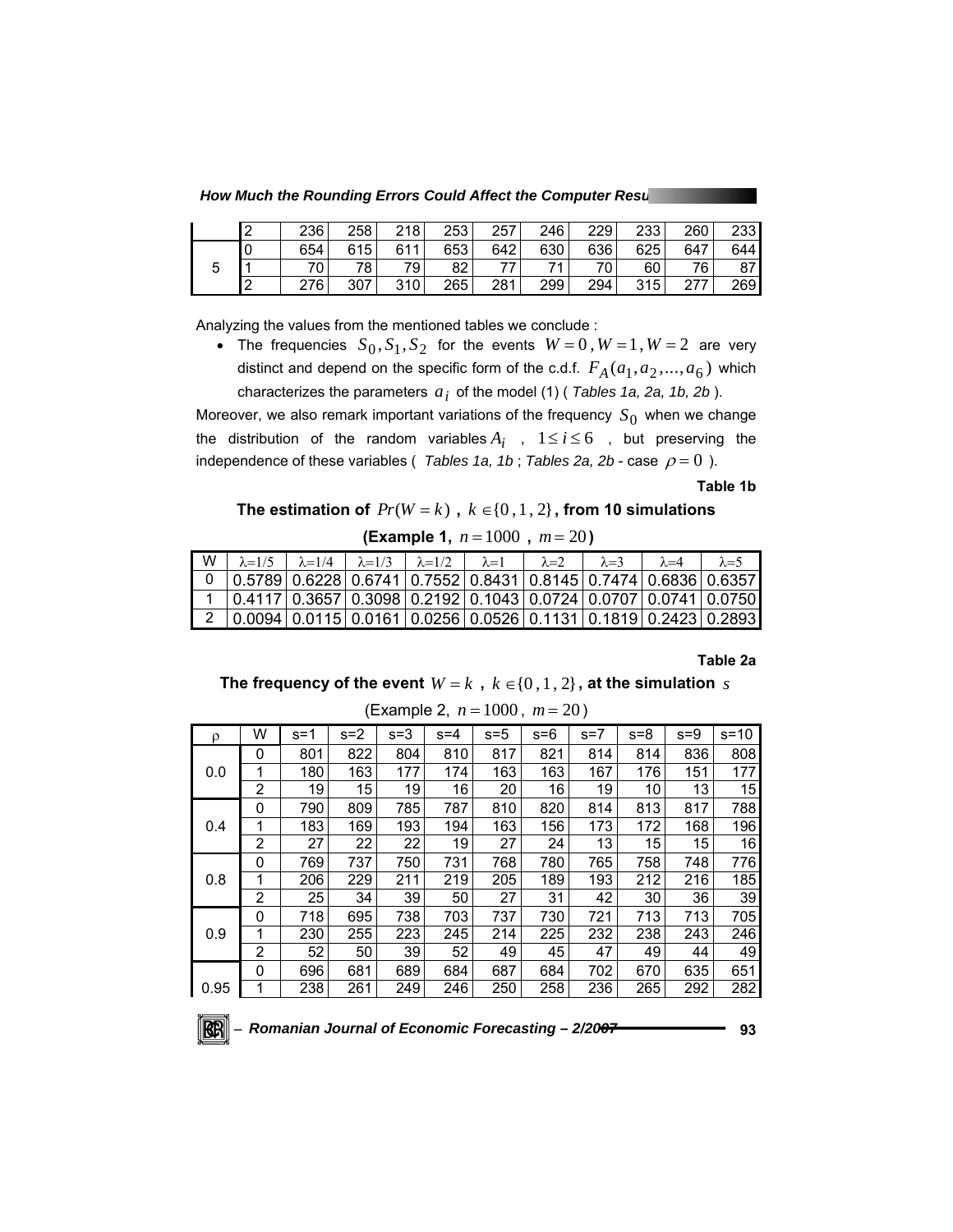*Institute of Economic Forecasting*

|  | 66 | $-1$<br>. .<br><br>- 70 | 60<br>υ∠ | $\overline{\phantom{a}}$<br>ັ | 62<br>υu | - -<br>აგ | $\sim$<br>σZ<br>-- | $\sim$ $-$<br>ხე | $\overline{\phantom{a}}$ | ີ |
|--|----|-------------------------|----------|-------------------------------|----------|-----------|--------------------|------------------|--------------------------|---|
|  |    |                         |          |                               |          |           |                    |                  |                          |   |

- An imposed strong correlation coefficient  $\rho$  between the parameters  $a_i$ ,  $1 \le i \le 6$ , affects essentially the frequencies  $S_0, S_1, S_2$  of the events  $W = 0$ ,  $W = 1$ ,  $W = 2$  (*Tables 2a* and *2b*).
- Contrary, the use of the random inputs  $a_i$ ,  $1 \le i \le 6$ , which have an imposed number *m* of decimal places do not often affect much the frequencies  $S_k$ ,  $k \in \{0, 1, 2\}$  (*Tables 3a, 3b*). This aspect could be explained by the fact that the situations  $W = k$ ,  $k \in \{0, 1, 2\}$ , depend basically by the complexity of the formulas (2), being secondary affected by the accuracy of the approximations

 $a_i^*$  of the values  $a_i$ ,  $1 \le i \le 6$ .

**Table 2b** 

The estimation of  $Pr(W = k)$ ,  $k \in \{0, 1, 2\}$ , from 10 simulations

|         | $_0 = 0.0$ | $0 = 0.4$ | $0 = 0.8$ | $o = 0.9$ | $\rho = 0.95$ |
|---------|------------|-----------|-----------|-----------|---------------|
| $W = 0$ | 0.8147     | 0.8033    | 0.7582    | 0.7173    | 0.6779        |
| $W = 1$ | 0.1691     | 0.1767    | 0.2065    | 0.2351    | 0.2577        |
| $W = 2$ | 0.0162     | 0.0200    | 0.0353    | 0.0476    | 0.0644        |

(Example 2, *n* = 1000 , *m* = 20 )

**Table 3a** 

**The frequency of the event**  $W = k$ ,  $k \in \{0, 1, 2\}$ , at the simulation *s* 

| m  | W              | $s = 1$ | $s = 2$ | $s = 3$ | $s = 4$ | $s=5$ | $s = 6$ | $s=7$ | $s = 8$ | $s = 9$ | $s = 10$ |
|----|----------------|---------|---------|---------|---------|-------|---------|-------|---------|---------|----------|
|    | 0              | 838     | 812     | 824     | 819     | 858   | 822     | 810   | 834     | 834     | 833      |
| 12 | 1              | 111     | 124     | 120     | 122     | 99    | 125     | 135   | 109     | 102     | 114      |
|    | $\overline{2}$ | 51      | 64      | 56      | 59      | 43    | 53      | 55    | 57      | 64      | 53       |
|    | 0              | 819     | 825     | 830     | 830     | 837   | 814     | 825   | 824     | 835     | 823      |
| 13 | 1              | 135     | 125     | 118     | 114     | 112   | 121     | 130   | 114     | 124     | 131      |
|    | 2              | 46      | 50      | 52      | 56      | 51    | 65      | 45    | 62      | 41      | 46       |
|    | 0              | 828     | 831     | 829     | 844     | 825   | 832     | 839   | 834     | 836     | 834      |
| 14 | 1              | 119     | 114     | 120     | 106     | 115   | 114     | 117   | 115     | 114     | 118      |
|    | $\overline{2}$ | 53      | 55      | 51      | 50      | 60    | 54      | 44    | 51      | 50      | 48       |
|    | 0              | 835     | 821     | 843     | 820     | 821   | 841     | 845   | 821     | 822     | 838      |
| 15 | 1              | 118     | 128     | 106     | 122     | 131   | 115     | 106   | 125     | 123     | 114      |
|    | 2              | 47      | 51      | 51      | 58      | 48    | 44      | 49    | 54      | 55      | 48       |
|    | 0              | 843     | 863     | 831     | 864     | 845   | 853     | 860   | 844     | 839     | 839      |
| 20 | 1              | 109     | 93      | 113     | 97      | 102   | 111     | 88    | 103     | 104     | 111      |
|    |                |         |         |         |         |       |         |       |         |         | $-$      |

(Example 1, 
$$
n = 1000
$$
,  $\lambda = 1$ )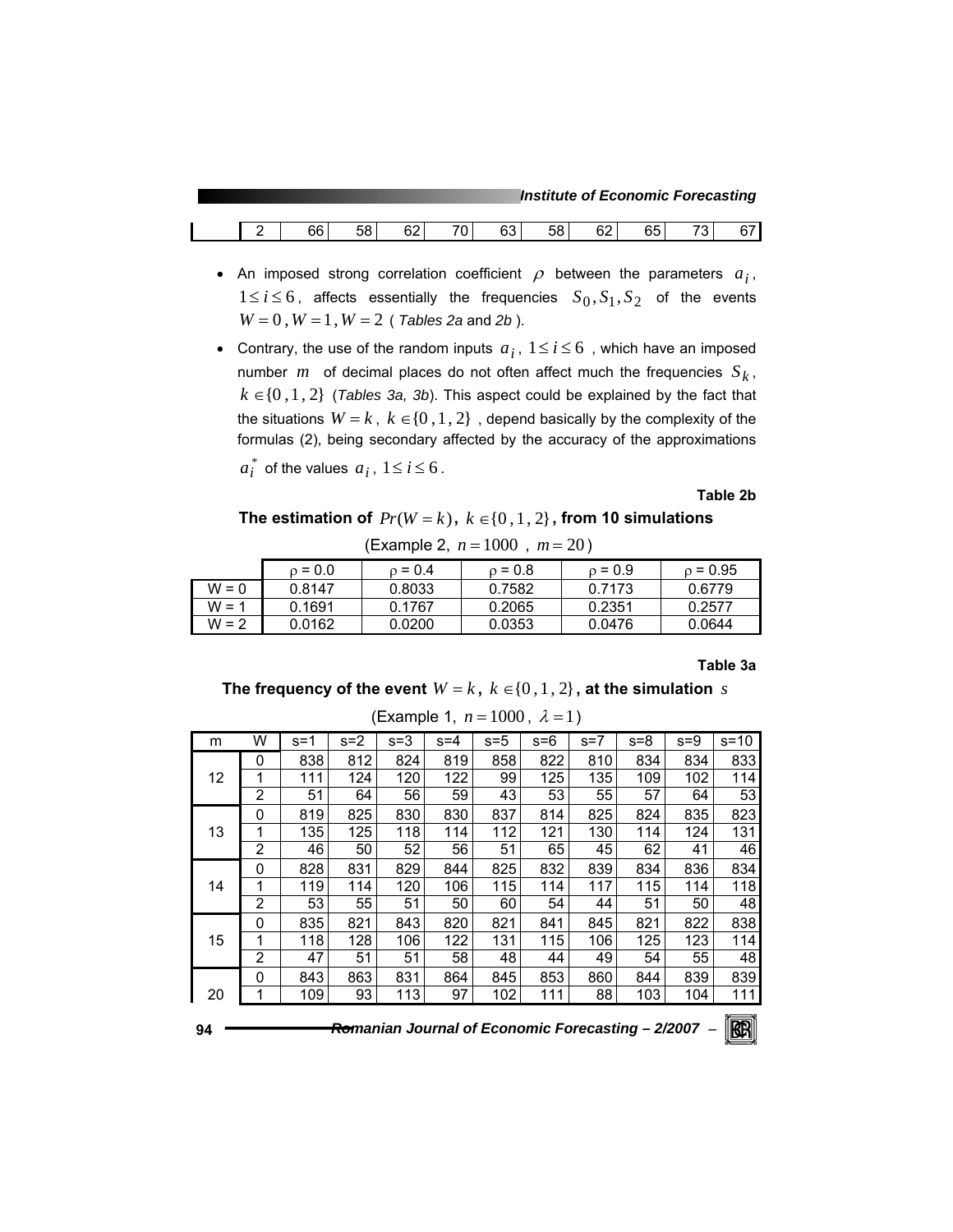**How Much the Rounding Errors Could Affect the Computer Results** 

|  | 48<br>∼ | 44 | 56 | 39 | $\sim$<br>53 | 36 | -0<br>52 | $\sim$<br>vu | $- -$<br>57 | 50 |
|--|---------|----|----|----|--------------|----|----------|--------------|-------------|----|
|  |         |    |    |    |              |    |          |              |             |    |

**Table 3b** 

**The estimation of**  $Pr(W = k)$ ,  $k \in \{0, 1, 2\}$ , from 10 simulations

(Example 1,  $n = 1000$ ,  $\lambda = 1$ )

| W | $m = 12$ | $m = 13$ | $m = 14$ | $m = 15$ | $m = 20$ |
|---|----------|----------|----------|----------|----------|
|   | 0.8284   | 0.8262   | 0.8332   | 0.8307   | 0.8481   |
|   | 0.1161   | 0.1224   | 0.1152   | 0.1188   | 0.1031   |
|   | 0.0555   | 0.0514   | 0.0516   | 0.0505   | 0.0488   |

• Graphic **G2** presents suggestively the variation in the probabilities  $Pr(W = 0)$ depending on the shape parameter  $\lambda$  which defines the power distribution for the random values  $a_i$ ,  $1 \le i \le 6$  (*Table 1b*). Interpreting simultaneously the graphics *G1* and *G2* we remark a "monotony relation" between the probabilities *Pr*( $W = 0$ ) and the  $\lambda$  values ( $0 < \lambda \le 1$  or  $\lambda \ge 1$ ; see also *Remark 1*).





# **4. Concluding Remarks**

KBI

The computer process which determines the solution  $(x_0, y_0)$  of the system (1) is affected by the rounding errors. The influence of the computer approximation errors is emphasized by the non-zero frequencies that the events  $W = 1$  or  $W = 2$  appear.